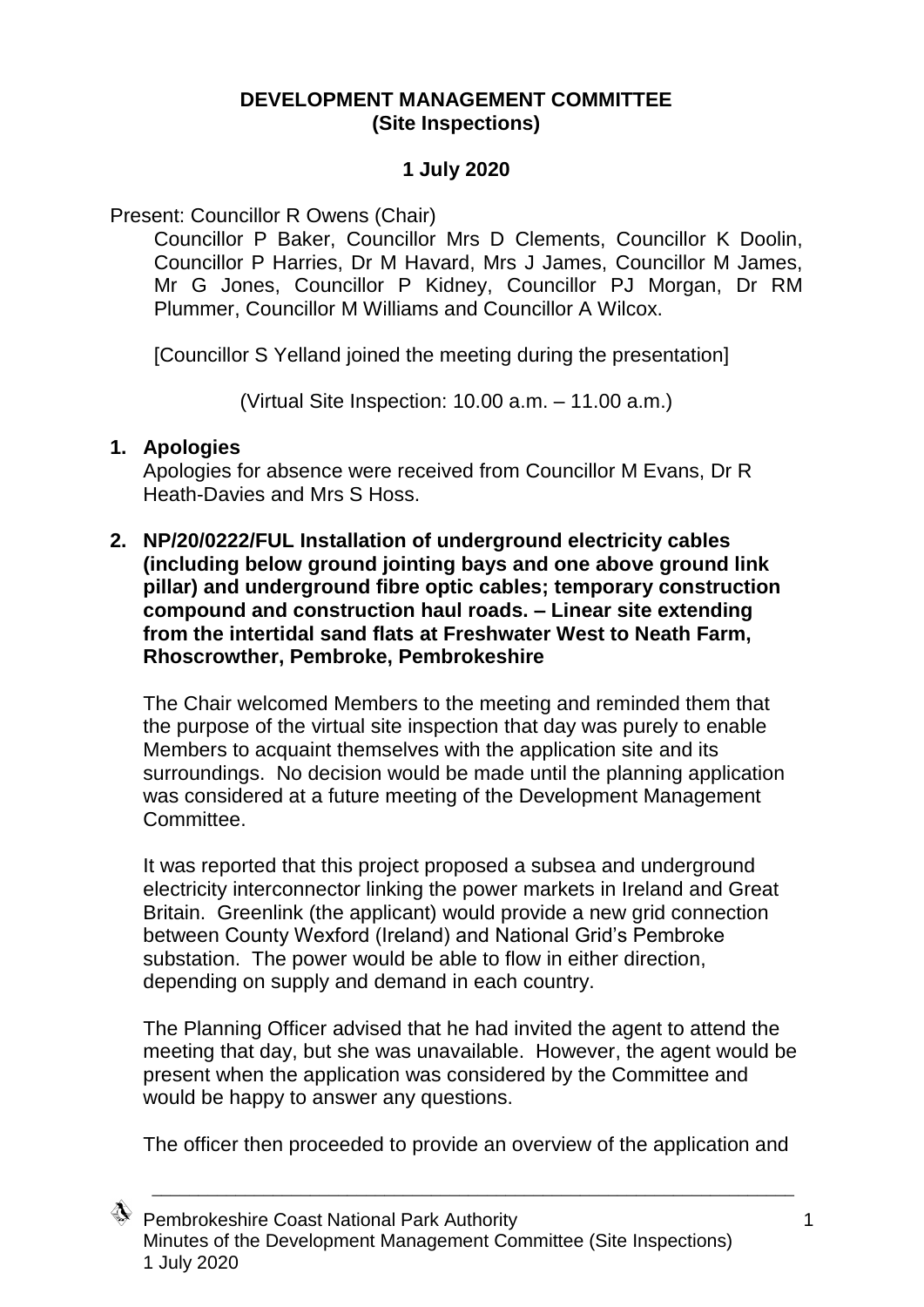advised that the applicant had provided a series of  $360^{\circ}$  viewpoints along the route of the cable which he proceeded to show. These were supplemented by photographs and panoramic views which he had taken on site. He explained that the cable would be laid by a mixture of underground horizontal directional drilling and trench cut and fill, with the initial section between mean low water and the landfall compound to be done using underground drilling as this area was particularly sensitive in landscape terms. While work was ongoing, 3-5 days at the most, the compound would be surrounded by fencing to protect it from the public.

The only permanent structure above ground in the National Park would be a link pillar, approximately 1.3m high and coloured green, where the marine cable joined to the land cable. This would be located as close to the field boundary as possible. Members asked whether this would need any fencing for security or protection, and the officer replied that none had been requested as part of the application, however he would check with the agent prior to the DM Committee. He also agreed to find out if any markers would be required where the cable crossed roads, etc, as was the case with the high pressure gas pipeline that ran across the County.

The officer went on to explain that as this project linked to the National Grid, the cables would continue underground to a converter station close to the Pembroke Substation, however this was located within Pembrokeshire County Council's (PCC) planning jurisdiction. The Director of Planning and Park Direction advised that meetings had been held jointly between the applicant, PCC and officers of the National Park Authority over the last four years, and they continued to liaise closely. The applicant also required permissions from Welsh Government and Natural Resources Wales and they had been kept informed of progress with the application. However the officer confirmed that the decision regarding this application would be made by the National Park Authority, not Welsh Government.

Members also asked about re-instatement of the trench fill sections and were advised that the preference was to allow natural seeding to take place in order to protect the natural biodiversity of the area. It was also questioned whether the existing wire fencing could be replaced with a Pembrokeshire Hedgebank, however officers didn't believe that this would be appropriate in such an open landscape.

As well as showing the wider landscape, the Officer's photographs had been annotated to point out a number of features, including the war memorial, which was approximately 130 metres away from the nearest point of the proposed development. However as this part of the route would be delivered via underground drilling there would be no long term impact on its setting. There would also be views of the route from public

\_\_\_\_\_\_\_\_\_\_\_\_\_\_\_\_\_\_\_\_\_\_\_\_\_\_\_\_\_\_\_\_\_\_\_\_\_\_\_\_\_\_\_\_\_\_\_\_\_\_\_\_\_\_\_\_\_\_\_\_\_\_\_\_\_\_\_\_\_